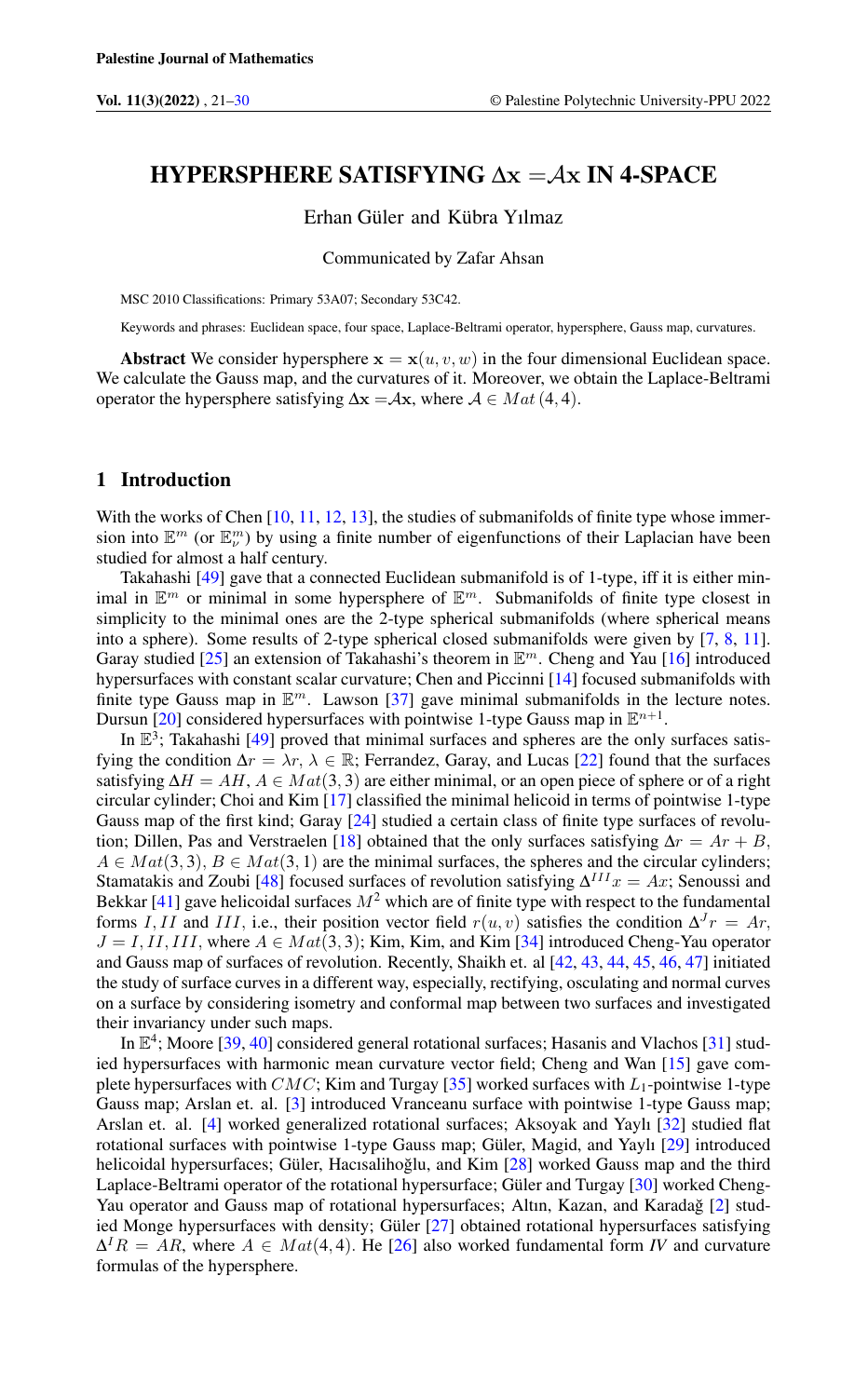In Minkowski 4-space  $\mathbb{E}_1^4$ ; Ganchev and Milousheva [\[23\]](#page-8-24) studied analogue of surfaces of [\[39,](#page-9-11) [40\]](#page-9-12); Arvanitoyeorgos, Kaimakamais, and Magid [\[6\]](#page-8-25) indicated that if the mean curvature vector field of  $M_1^3$  satisfies the equation  $\Delta H = \alpha H$  ( $\alpha$  a constant), then  $M_1^3$  has CMC; Arslan and Milousheva introduced meridian surfaces of elliptic or hyperbolic type with pointwise 1 type Gauss map; Turgay considered some classifications of Lorentzian surfaces with finite type Gauss map; Dursun and Turgay worked space-like surfaces in with pointwise 1-type Gauss map. Aksoyak and Yaylı [\[33\]](#page-8-26) gave general rotational surfaces with pointwise 1-type Gauss map in  $\mathbb{E}_2^4$ . Bektaş, Canfes, and Dursun [\[9\]](#page-8-27) obtained surfaces in a pseudo-sphere with 2-type pseudospherical Gauss map in  $\mathbb{E}_2^5$ .

We consider hypersphere in the four dimensional Euclidean geometry  $\mathbb{E}^4$ . In Section 2, we give some basic notions of the four dimensional Euclidean geometry. We consider curvature formulas of a hypersurface in  $\mathbb{E}^4$ , in Section 3. In Section 4, we define hypersphere. Finally, we study hypersphere satisfying  $\Delta x = Ax$  for some 4 × 4 matrix A in  $\mathbb{E}^4$  in the last section.

## 2 Preliminaries

In this section, giving some of basic facts and definitions, we describe notations used whole paper. Let  $\mathbb{E}^m$  denote the Euclidean m-space with the canonical Euclidean metric tensor given by  $\widetilde{g} = \langle , \rangle = \sum_{i=1}^m$  $i=1$  $dx_i^2$ , where  $(x_1, x_2, \dots, x_m)$  is a rectangular coordinate system in  $\mathbb{E}^m$ . Consider an *m*-dimensional Riemannian submanifold of the space  $\mathbb{E}^m$ . We denote the Levi-Civita connections of  $\mathbb{E}^m$  and M by  $\widetilde{\nabla}$  and  $\nabla$ , respectively. We shall use letters  $X, Y, Z, W$  (resp.,  $\xi, \eta$ ) to denote vectors fields tangent (resp., normal) to  $M$ . The Gauss and Weingarten formulas are given, respectively, by

$$
\widetilde{\nabla}_X Y = \nabla_X Y + h(X, Y), \tag{2.1}
$$

$$
\nabla_X \xi = -A_{\xi}(X) + D_X \xi, \tag{2.2}
$$

where  $h, D$  and  $A$  are the second fundamental form, the normal connection and the shape operator of M, respectively.

For each  $\xi \in T_p^{\perp}M$ , the shape operator  $A_{\xi}$  is a symmetric endomorphism of the tangent space  $T_pM$  at  $p \in M$ . The shape operator and the second fundamental form are related by

$$
\langle h(X,Y),\xi\rangle = \langle A_{\xi}X,Y\rangle.
$$

The Gauss and Codazzi equations are given, respectively, by

<span id="page-1-0"></span>
$$
\langle R(X,Y),Z,W\rangle = \langle h(Y,Z),h(X,W)\rangle - \langle h(X,Z),h(Y,W)\rangle, \tag{2.3}
$$

$$
(\bar{\nabla}_X h)(Y, Z) = (\bar{\nabla}_Y h)(X, Z), \qquad (2.4)
$$

where R,  $R^D$  are the curvature tensors associated with connections  $\nabla$  and D, respectively, and  $\nabla h$  is defined by

$$
(\bar{\nabla}_X h)(Y, Z) = D_X h(Y, Z) - h(\nabla_X Y, Z) - h(Y, \nabla_X Z).
$$

## 2.1 Hypersurfaces of Euclidean space

Now, let M be an oriented hypersurface in the Euclidean space  $\mathbb{E}^{n+1}$ , S its shape operator (i.e. Weingarten map) and  $x$  its position vector. We consider a local orthonormal frame field  $\{e_1, e_2, \ldots, e_n\}$  of consisting of principal directions of M corresponding from the principal curvature  $k_i$  for  $i = 1, 2, \ldots n$ . Let the dual basis of this frame field be  $\{\theta_1, \theta_2, \ldots, \theta_n\}$ . Then the first structural equation of Cartan is

$$
d\theta_i = \sum_{i=1}^n \theta_j \wedge \omega_{ij}, \quad i, j = 1, 2, \dots, n,
$$
\n(2.5)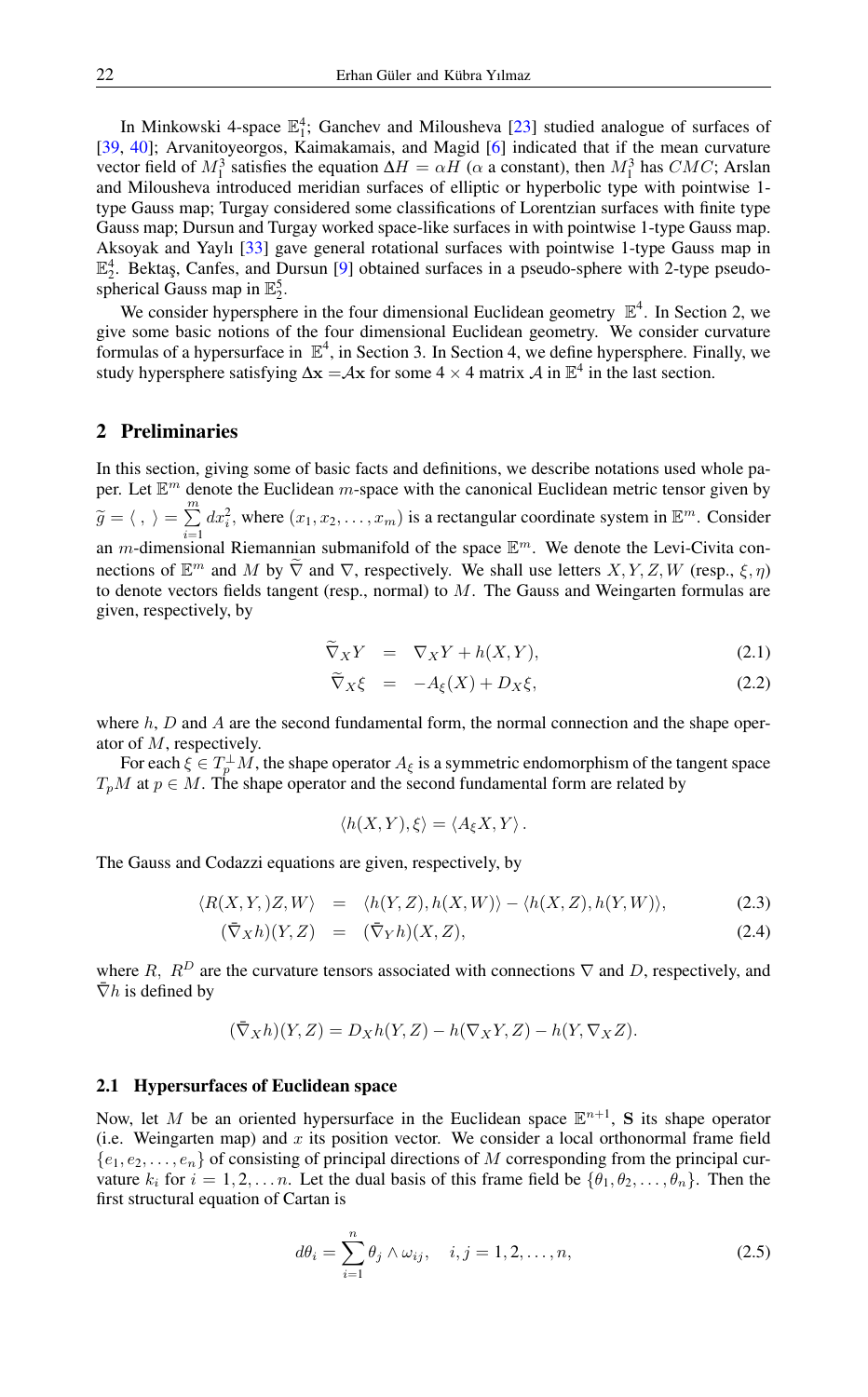where  $\omega_{ij}$  denotes the connection forms corresponding to the chosen frame field. We denote the Levi-Civita connection of M and  $\mathbb{E}^{n+1}$  by  $\nabla$  and  $\tilde{\nabla}$ , respectively. Then, from the Codazzi equation  $(2.3)$ , we have

$$
e_i(k_j) = \omega_{ij}(e_j)(k_i - k_j), \qquad (2.6)
$$

$$
\omega_{ij}(e_l)(k_i - k_j) = \omega_{il}(e_j)(k_i - k_l) \tag{2.7}
$$

for distinct i, j,  $l = 1, 2, \ldots, n$ .

We put  $s_i = \sigma_i(k_1, k_2, \dots, k_n)$ , where  $\sigma_i$  is the j-th elementary symmetric function given by

$$
\sigma_j(a_1, a_2, \ldots, a_n) = \sum_{1 \leq i_1 < i_2 < \ldots, i_j \leq n} a_{i_1} a_{i_2} \ldots a_{i_j}.
$$

We use following notation

$$
r_i^j = \sigma_j(k_1, k_2, \dots, k_{i-1}, k_{i+1}, k_{i+2}, \dots, k_n).
$$

By the definition, we have  $r_i^0 = 1$  and  $s_{n+1} = s_{n+2} = \cdots = 0$ . We call the function  $s_k$  as the k-th mean curvature of M. We would like to note that functions  $H = \frac{1}{n} s_1$  and  $K = s_n$  are called the mean curvature and Gauss-Kronecker curvature of  $M$ , respectively. In particular,  $M$  is said to be j-minimal if  $s_i \equiv 0$  on M.

In  $\mathbb{E}^{n+1}$ , to find the *i*-th curvature formulas  $\mathfrak{C}_i$  (Curvature formulas sometimes are represented as mean curvature  $H_i$ , and sometimes as Gaussian curvature  $K_i$  by different writers, such as [\[1\]](#page-7-2) and [\[36\]](#page-9-14). We will call it just *i*-th curvature  $\mathfrak{C}_i$  in this paper.), where  $i = 0, ..., n$ , firstly, we use the characteristic polynomial of S:

$$
P_{\mathbf{S}}(\lambda) = 0 = \det(\mathbf{S} - \lambda I_n) = \sum_{k=0}^{n} (-1)^k s_k \lambda^{n-k},
$$
\n(2.8)

where  $i = 0, ..., n$ ,  $I_n$  denotes the identity matrix of order n. Then, we get curvature formulas  $\binom{n}{i}\mathfrak{C}_i = s_i$ . That is,  $\binom{n}{0}\mathfrak{C}_0 = s_0 = 1$  (by definition),  $\binom{n}{1}\mathfrak{C}_1 = s_1, \ldots, \binom{n}{n}\mathfrak{C}_n = s_n = K$ .

k-th fundamental form of M is defined by  $I(S^{k-1}(X), Y) = (S^{k-1}(X), Y)$ . So, we have

$$
\sum_{i=0}^{n} \left(-1\right)^{i} \binom{n}{i} \mathfrak{C}_{i} I\left(\mathbf{S}^{n-i}\left(X\right), Y\right) = 0. \tag{2.9}
$$

In particular, one can get classical result  $\mathfrak{C}_0III - 2\mathfrak{C}_1II + \mathfrak{C}_2I = 0$  of surface theory for  $n = 2$ . See [\[36\]](#page-9-14) for details.

For a Euclidean submanifold  $x: M \longrightarrow \mathbb{E}^m$ , the immersion  $(M, x)$  is called *finite type*, if x can be expressed as a finite sum of eigenfunctions of the Laplacian  $\Delta$  of  $(M, x)$ , i.e.  $x =$  $x_0 + \sum_{i=1}^k x_i$ , where  $x_0$  is a constant map,  $x_1, \ldots, x_k$  non-constant maps, and  $\Delta x_i = \lambda_i x_i$ ,  $\lambda_i \in \mathbb{R}, i = 1, \ldots, k$ . If  $\lambda_i$  are different, M is called *k-type*. See [\[11\]](#page-8-1) for details.

#### 2.2 Rotational hypersurfaces

We will obtain a rotational hypersurface (rot-hypface for short) in Euclidean 4-space. Before we proceed, we would like to note that the definition of rot-hypfaces in Riemannian space forms were defined in [\[19\]](#page-8-28). A rot-hypface  $M \subset \mathbb{E}^{n+1}$  generated by a curve C around an axis C that does not meet  $\mathcal C$  is obtained by taking the orbit of  $\mathcal C$  under those orthogonal transformations of  $\mathbb{E}^{n+1}$  that leaves r pointwise fixed (See [\[19,](#page-8-28) Remark 2.3]).

Throughout the paper, we shall identify a vector  $(a, b, c, d)$  with its transpose. Consider the case  $n = 3$ , and let C be the curve parametrized by

$$
\gamma(w) = (f(w), 0, 0, \varphi(w)). \tag{2.10}
$$

If  $\mathfrak r$  is the  $x_4$ -axis, then an orthogonal transformations of  $\mathbb E^{n+1}$  that leaves  $\mathfrak r$  pointwise fixed has the form

<span id="page-2-0"></span>
$$
\mathbf{Z}(v,w) = \begin{pmatrix} \cos u \cos v & -\sin u & -\cos u \sin v & 0 \\ \sin u \cos v & \cos u & -\sin u \sin v & 0 \\ \sin v & 0 & \cos v & 0 \\ 0 & 0 & 0 & 1 \end{pmatrix}, u, v \in \mathbb{R}.
$$
 (2.11)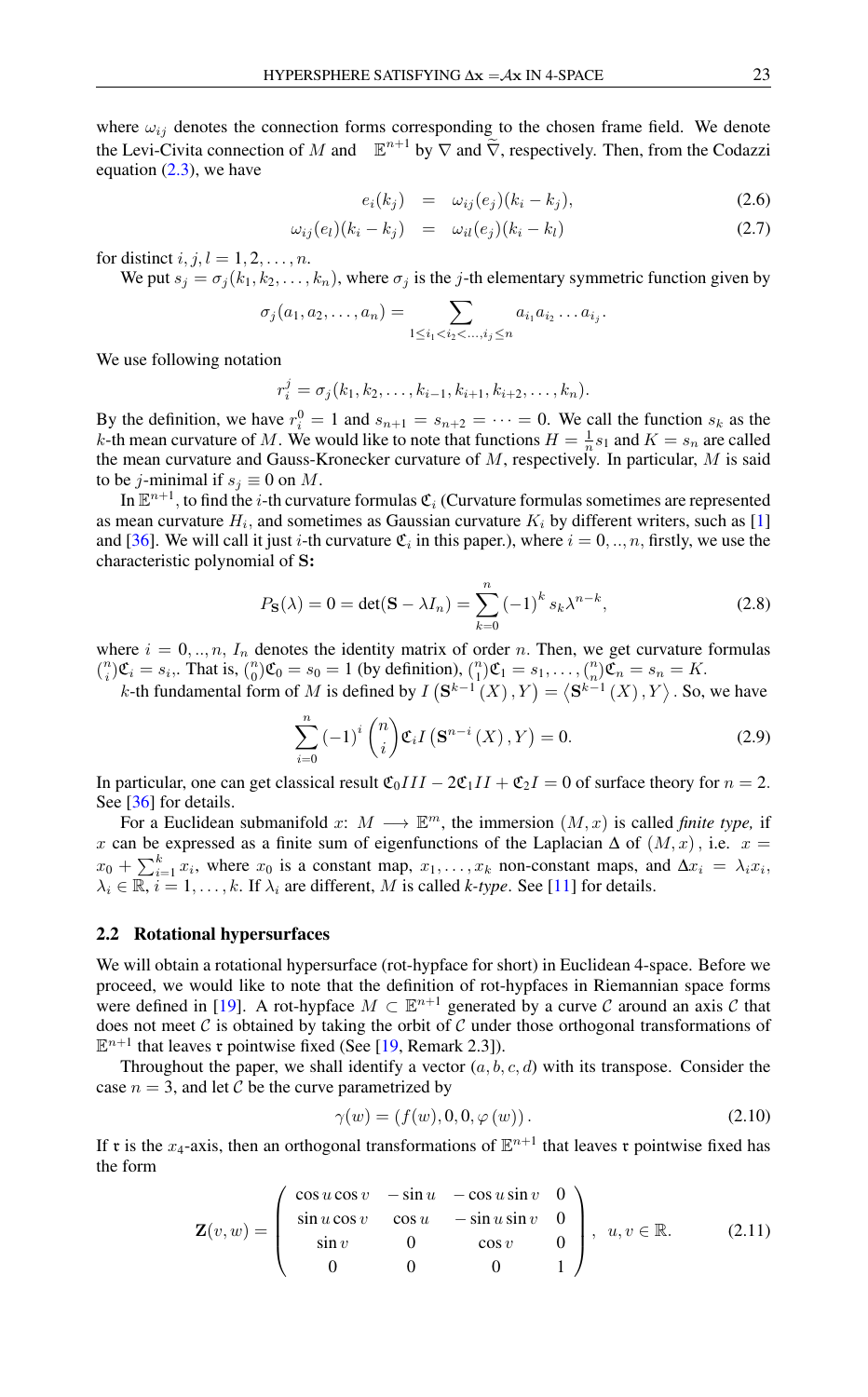Therefore, the parametrization of the rot-hypface generated by a curve  $\mathcal C$  around an axis  $\tau$  is given by

$$
\mathbf{x}(u,v,w) = \mathbf{Z}(u,v)\gamma(w). \tag{2.12}
$$

**Definition 2.1.** Let  $\mathbf{x} = \mathbf{x}(u, v, w)$  be an immersion from  $M^3 \subset \mathbb{E}^3$  to  $\mathbb{E}^4$ . In  $\mathbb{E}^4$ , inner product is defined by

$$
\langle \overrightarrow{x}, \overrightarrow{y} \rangle = x_1y_1 + x_2y_2 + x_3y_3 + x_4y_4,
$$

and triple vector product is given by

$$
\overrightarrow{x} \times \overrightarrow{y} \times \overrightarrow{z} = det \begin{pmatrix} e_1 & e_2 & e_3 & e_4 \\ x_1 & x_2 & x_3 & x_4 \\ y_1 & y_2 & y_3 & y_4 \\ z_1 & z_2 & z_3 & z_4 \end{pmatrix},
$$

where  $\vec{x} = (x_1, x_2, x_3, x_4), \vec{y} = (y_1, y_2, y_3, y_4), \vec{z} = (z_1, z_2, z_3, z_4).$ 

**Definition 2.2.** For a hypface  $x$  in 4-space, we have

$$
\mathbf{I} = \begin{pmatrix} E & F & A \\ F & G & B \\ A & B & C \end{pmatrix}, \quad \mathbf{II} = \begin{pmatrix} L & M & P \\ M & N & T \\ P & T & V \end{pmatrix},\tag{2.13}
$$

and

det I = 
$$
(EG - F^2)C - EB^2 + 2FAB - GA^2
$$
,  
det II =  $(LN - M^2) V - LT^2 + 2MPT - NP^2$ ,

where  $I$  and  $II$  are the first and the second fundamental form matrices, respectively, where  $E = \mathbf{x}_u \cdot \mathbf{x}_u, F = \mathbf{x}_u \cdot \mathbf{x}_v, G = \mathbf{x}_v \cdot \mathbf{x}_v, A = \mathbf{x}_u \cdot \mathbf{x}_v, B = \mathbf{x}_v \cdot \mathbf{x}_w, C = \mathbf{x}_w \cdot \mathbf{x}_w, L = \mathbf{x}_{uu} \cdot e,$  $M = \mathbf{x}_{uv} \cdot e, N = \mathbf{x}_{vv} \cdot e, P = \mathbf{x}_{uw} \cdot e, T = \mathbf{x}_{vw} \cdot e, V = \mathbf{x}_{ww} \cdot e$ . Here,

<span id="page-3-0"></span>
$$
e = \frac{\mathbf{x}_u \times \mathbf{x}_v \times \mathbf{x}_w}{\|\mathbf{x}_u \times \mathbf{x}_v \times \mathbf{x}_w\|}
$$
(2.14)

is unit normal (i.e. the Gauss map) of hypface x.

**Definition 2.3.** Product matrices  $I^{-1} \cdot II$  gives the matrix of the shape operator S of hypface x in 4-space as follows

<span id="page-3-1"></span>
$$
\mathbf{S} = \frac{1}{\det \mathbf{I}} \begin{pmatrix} s_{11} & s_{12} & s_{13} \\ s_{21} & s_{22} & s_{23} \\ s_{31} & s_{32} & s_{33} \end{pmatrix}, \tag{2.15}
$$

where

$$
\det \mathbf{I} = (EG - F^2)C - A^2G + 2ABF - B^2E,
$$

$$
s_{11} = ABM - CFM - AGP + BFP + CGL - B2L,
$$
  
\n
$$
s_{12} = ABN - CFN - AGT + BFT + CGM - B2M,
$$
  
\n
$$
s_{13} = ABT - CFT - AGV + BFV + CGP - B2P,
$$
  
\n
$$
s_{21} = ABL - CFL + AFP - BPE + CME - A2M,
$$
  
\n
$$
s_{22} = ABM - CFM + AFT - BTE + CNE - A2N,
$$
  
\n
$$
s_{23} = ABP - CFP + AFV - BVE + CTE - A2T,
$$
  
\n
$$
s_{31} = -AGL + BFL + AFM - BME + GPE - F2P,
$$
  
\n
$$
s_{32} = -AGM + BFM + AFN - BNE + GTE - F2T,
$$
  
\n
$$
s_{33} = -AGP + BFP + AFT - BTE + GVE - F2V.
$$

See [\[28,](#page-8-20) [29,](#page-8-19) [30\]](#page-8-21) for details.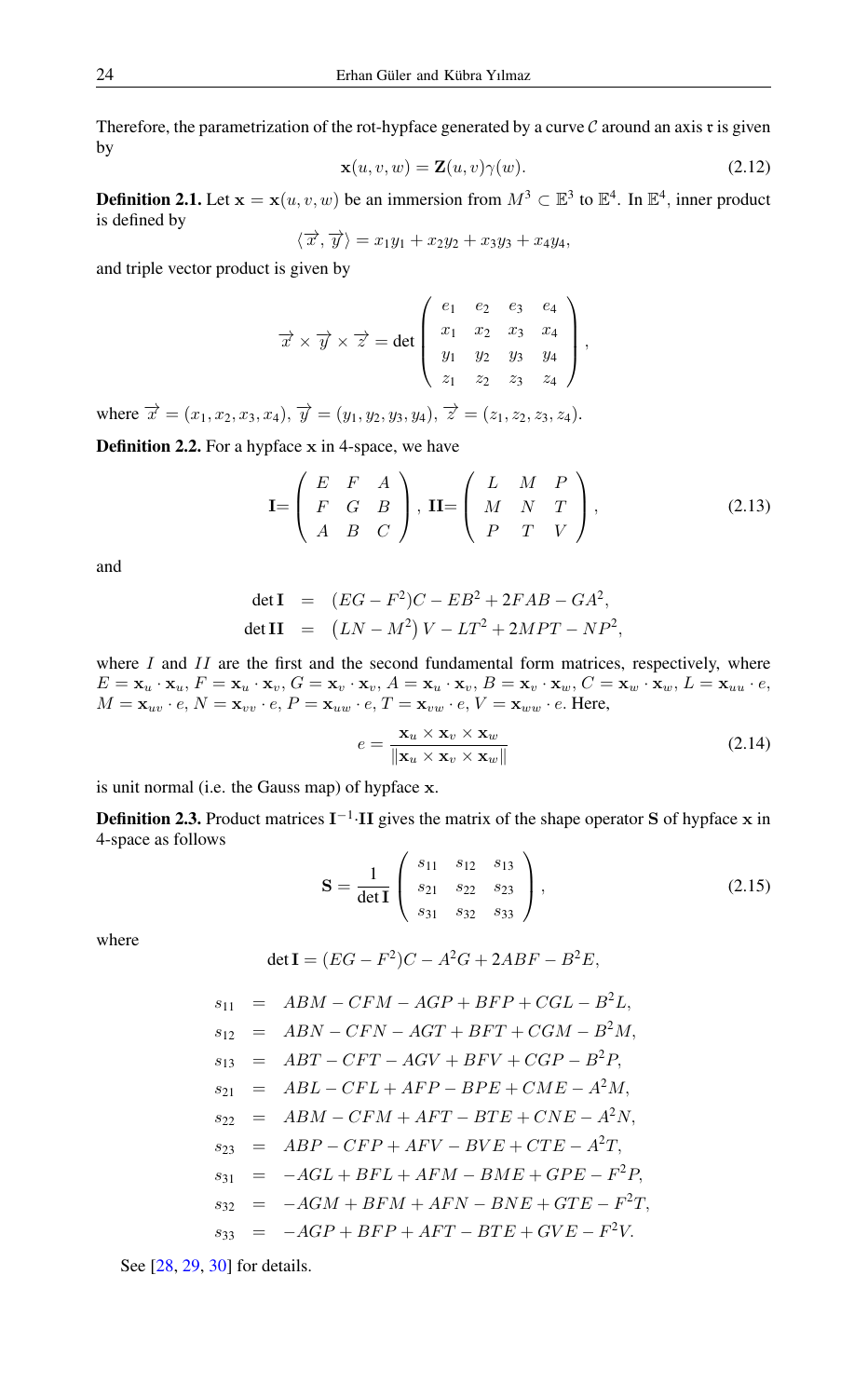## 3 i-th Curvatures

To compute the *i*-th mean curvature formula  $\mathfrak{C}_i$ , where  $i = 0, ..., 3$ , we use characteristic polynomial  $P_S(\lambda) = a\lambda^3 + b\lambda^2 + c\lambda + d = 0$ :

$$
P_{\mathbf{S}}(\lambda) = \det(\mathbf{S} - \lambda I_3) = 0.
$$

Then, obtain  $\mathfrak{C}_0 = 1$  (by definition),  $\binom{3}{1}\mathfrak{C}_1 = \binom{3}{1}H = -\frac{b}{a}, \binom{3}{2}\mathfrak{C}_2 = \frac{c}{a}, \binom{3}{3}\mathfrak{C}_3 = K = -\frac{d}{a}$ .

Therefore, we find  $i$ -th curvature folmulas depends on the coefficients of the fundamental forms I and II in 4-space. See [\[26\]](#page-8-23) for details.

**Theorem 3.1.** Any hypface  $x$  in  $\mathbb{E}^4$  has following curvature formulas,  $\mathfrak{C}_0 = 1$  (by definition),

<span id="page-4-2"></span>
$$
\mathfrak{C}_1 = \frac{\left\{ \begin{array}{l} (EN+GL-2FM)C + (EG-F^2)V - LB^2 - NA^2\\ -2(APG-BPF-ATF + BTE - ABM) \end{array} \right\}}{3[(EG-F^2)C - EB^2 + 2FAB - GA^2]},
$$
(3.1)

$$
\mathfrak{C}_2 = \frac{\left\{ \begin{array}{c} (EN + GL - 2FM)V + (LN - M^2)C - ET^2 - GP^2 \\ -2(APN - BPM - ATM + BTL - PTF) \end{array} \right\}}{3[(EG - F^2)C - EB^2 + 2FAB - GA^2]},
$$
(3.2)

$$
\mathfrak{C}_3 = \frac{(LN - M^2)V - LT^2 + 2MPT - NP^2}{(EG - F^2)C - EB^2 + 2FAB - GA^2}.
$$
\n(3.3)

*Proof.* Solving  $det(\mathbf{S} - \lambda I_3) = 0$  with some algebraic computations, we obtain coefficients a, b, c, d of polynomial  $P_{\mathbf{S}}(\lambda)$ .  $\Box$ 

A hypersurface x in  $\mathbb{E}^4$  is  $\mathfrak{C}_i$ -minimal, when  $\mathfrak{C}_i = 0$  identically on x.

## 4 Hypersphere

In this section, we define hypersphere, then find its differential geometric properties in  $\mathbb{E}^4$ .

For an open interval  $I \subset \mathbb{R}$ , let  $\gamma : I \longrightarrow \Pi$  be a curve in a plane  $\Pi$  in  $\mathbb{E}^4$ , and let  $\ell$  be a straight line in Π.

**Definition 4.1.** A *rotational hypersurface* in  $\mathbb{E}^4$  is called hypersphere, when a curve

$$
\gamma(w) = (r\cos w, 0, 0, r\sin w)
$$

rotates by  $(2.11)$  $(2.11)$  $(2.11)$  around a line  $\ell = (0, 0, 0, 1)$  (these are called the *profile curve* and the *axis*, respectively).

So, the hypersphere which is spanned by the vector  $\ell$ , is as follows

<span id="page-4-1"></span><span id="page-4-0"></span>
$$
\mathbf{x}(u, v, w) = Z(u, v)\gamma(w) \tag{4.1}
$$

in  $\mathbb{E}^4$  $\mathbb{E}^4$ , where  $u, v, w \in [0, 2\pi]$ . Therefore, more clear form of  $(4.1)$  is as follows

$$
\mathbf{x}(u, v, w) = \begin{pmatrix} r \cos u \cos v \cos w \\ r \sin u \cos v \cos w \\ r \sin v \cos w \\ r \sin w \end{pmatrix}, \qquad (4.2)
$$

where  $r \in \mathbb{R} \setminus \{0\}$  and  $0 \le u, v, w \le 2\pi$ . When  $w = 0$ , we have a sphere in  $\mathbb{E}^4$ .

Next, we obtain the curvatures and the Gaussian curvature of the hypersphere  $(4.2)$  $(4.2)$  $(4.2)$ .

We get the first differentials of  $(4.2)$  $(4.2)$  $(4.2)$  with respect to u, v, w, respectively,

$$
\mathbf{x}_u = \left(\begin{array}{c} -r\sin u \cos v \cos w \\ r\cos u \cos v \cos w \\ 0 \\ 0 \end{array}\right), \ \mathbf{x}_v = \left(\begin{array}{c} -r\cos u \sin v \cos w \\ -r\cos u \sin v \cos w \\ r\cos v \cos w \\ 0 \end{array}\right),
$$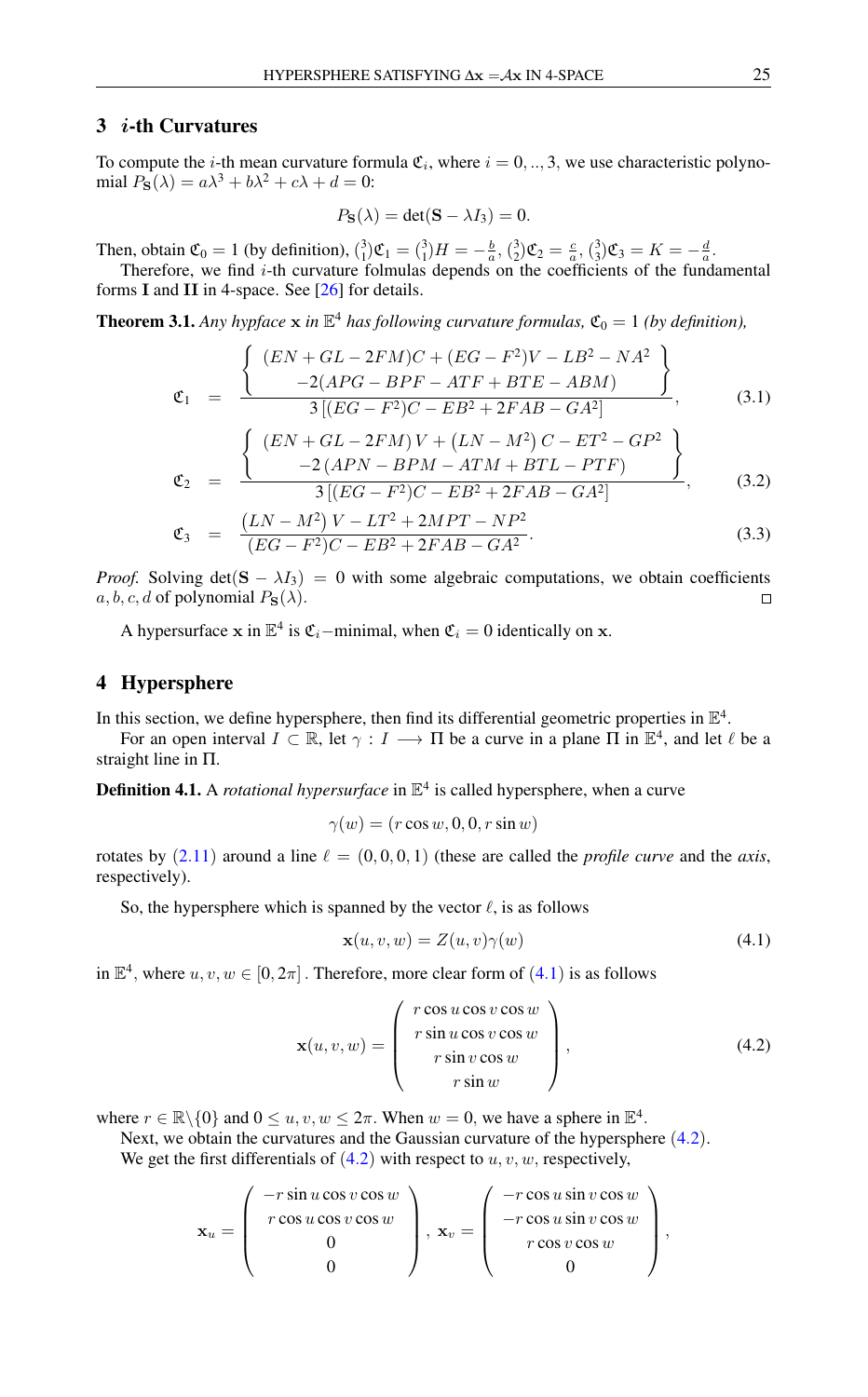and

$$
\mathbf{x}_w = \left(\begin{array}{c} -r\cos u\cos v\sin w\\ -r\sin u\cos v\sin w\\ -r\sin v\sin w\\ r\cos w\end{array}\right).
$$

The first quantities of  $(4.2)$  $(4.2)$  $(4.2)$  are as follows

<span id="page-5-1"></span>
$$
\mathbf{I} = \begin{pmatrix} r^2 \cos^2 v \cos^2 w & 0 & 0 \\ 0 & r^2 \cos^2 w & 0 \\ 0 & 0 & r^2 \end{pmatrix}.
$$
 (4.3)

We have det  $I = r^6 \cos^2 v \cos^4 w$ . The line element of the hypersphere is given by

$$
ds^{2} = r^{2} \left[ \left( \cos^{2} v du^{2} + dv^{2} \right) \cos^{2} w + dw^{2} \right].
$$

Using  $(2.14)$  $(2.14)$  $(2.14)$ , we get the Gauss map of the hypersphere  $(4.2)$  $(4.2)$  $(4.2)$  as follows

<span id="page-5-2"></span><span id="page-5-0"></span>
$$
e = \begin{pmatrix} \cos u \cos v \cos w \\ \sin u \cos v \cos w \\ \sin v \cos w \\ \sin w \end{pmatrix}.
$$
 (4.4)

The second differentials of  $(4.2)$  $(4.2)$  $(4.2)$  with respect to  $u, v, w$ , and the Gauss map  $(4.4)$  of the hypersphere  $(4.2)$  $(4.2)$  $(4.2)$ , we have the second quantities as follows

$$
\mathbf{II} = \begin{pmatrix} -r\cos^2 v \cos^2 w & 0 & 0\\ 0 & -r\cos^2 w & 0\\ 0 & 0 & -r \end{pmatrix}.
$$
 (4.5)

So, we get det  $\mathbf{II} = -r^3 \cos^2 v \cos^4 w$ .

We calculate the shape operator matrix of the hypersphere  $(4.2)$  $(4.2)$  $(4.2)$ , using  $(2.15)$  $(2.15)$  $(2.15)$ , as follows

$$
\mathbf{S} = \left( \begin{array}{ccc} -\frac{1}{r} & 0 & 0 \\ 0 & -\frac{1}{r} & 0 \\ 0 & 0 & -\frac{1}{r} \end{array} \right).
$$

Finally, using  $(3.1)$  $(3.1)$  $(3.1)$ ,  $(3.2)$  and  $(3.3)$ , with  $(4.3)$  $(4.3)$  $(4.3)$ ,  $(4.5)$ , respectively, we find the curvatures of the hypersphere  $(4.2)$  $(4.2)$  $(4.2)$  as follows:

**Corollary [4](#page-4-1).2.** Let  $x : M^3 \longrightarrow \mathbb{E}^4$  be an immersion given by (4.2). Then  $M^3$  has constant *(mean) 1-curvature*

$$
\mathfrak{C}_1 = H = -\frac{1}{r}.
$$

**Corollary [4](#page-4-1).3.** Let  $x : M^3 \longrightarrow \mathbb{E}^4$  be an immersion given by (4.2). Then  $M^3$  has constant *2-curvature*

$$
\mathfrak{C}_2 = \frac{1}{r^2}.
$$

**Corollary [4](#page-4-1).4.** Let  $x : M^3 \longrightarrow \mathbb{E}^4$  be an immersion given by (4.2). Then  $M^3$  has negative *constant (Gaussian) 3-curvature*

$$
\mathfrak{C}_3 = K = -\frac{1}{r^3}.
$$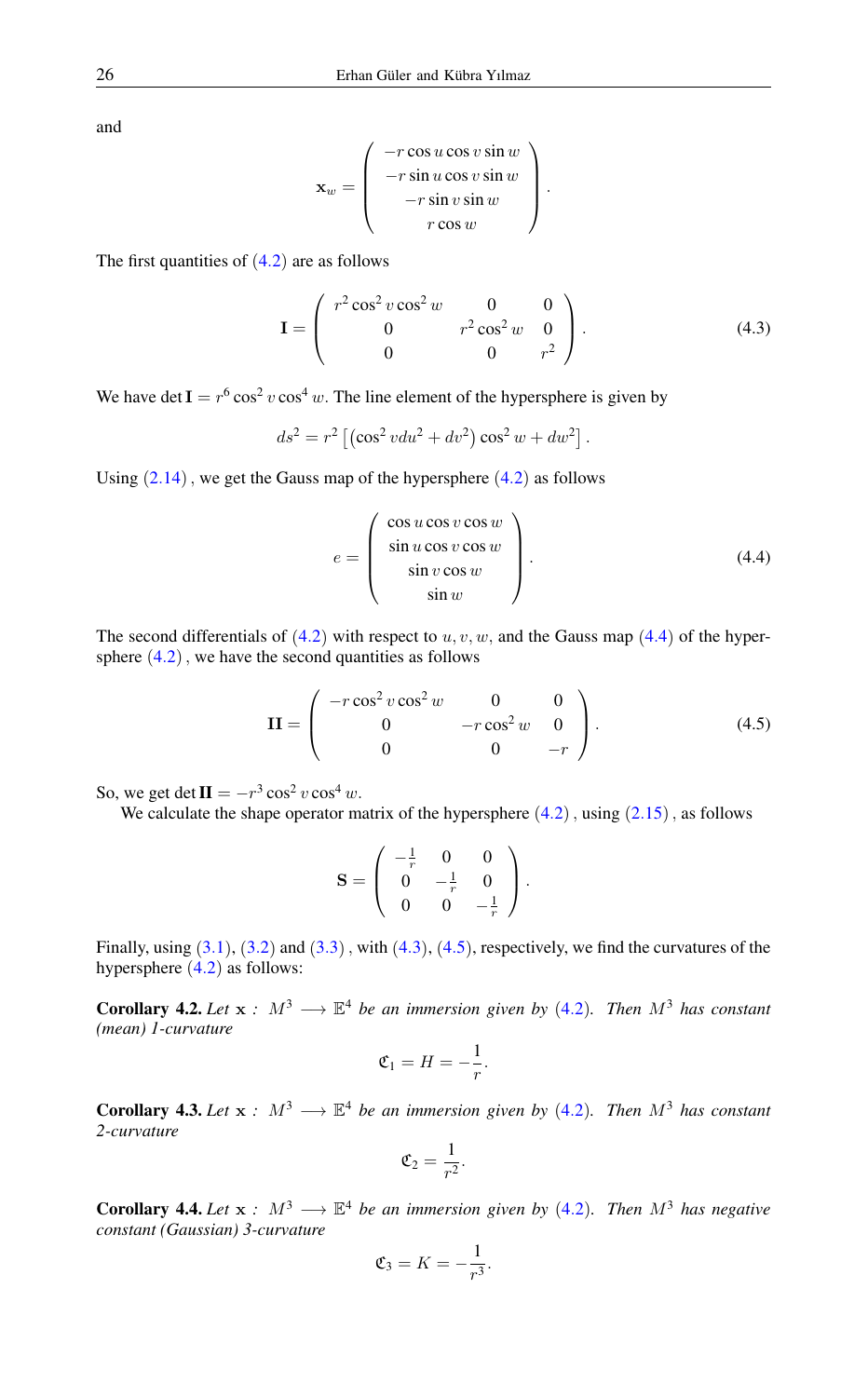# 5 Hypersphere satisfying  $\Delta x = Ax$

In this section, we give the Laplace-Beltrami operator of a smooth function, then calculate it using hypersphere.

The inverse of the matrix

$$
(g_{ij}) = \begin{pmatrix} g_{11} & g_{12} & g_{13} \\ g_{21} & g_{22} & g_{23} \\ g_{31} & g_{32} & g_{33} \end{pmatrix}
$$

is as follows

$$
\frac{1}{g}\left(\begin{array}{ccc}g_{22}g_{33}-g_{23}g_{32} & -(g_{12}g_{33}-g_{13}g_{32}) & g_{12}g_{23}-g_{13}g_{22} \\ -(g_{21}g_{33}-g_{31}g_{23}) & g_{11}g_{33}-g_{13}g_{31} & -(g_{11}g_{23}-g_{21}g_{13}) \\ g_{21}g_{32}-g_{22}g_{31} & -(g_{11}g_{32}-g_{12}g_{31}) & g_{11}g_{22}-g_{12}g_{21}\end{array}\right),
$$

where

$$
g = \det(g_{ij})
$$
  
=  $g_{11}g_{22}g_{33} - g_{11}g_{23}g_{32} + g_{12}g_{31}g_{23} - g_{12}g_{21}g_{33} + g_{21}g_{13}g_{32} - g_{13}g_{22}g_{31}.$ 

**Definition 5.1.** The Laplace-Beltrami operator of a smooth function  $\phi = \phi(x^1, x^2, x^3) \mid_{\mathbf{D}} (\mathbf{D} \subset$  $\mathbb{R}^3$ ) of class  $C^3$  with respect to the first fundamental form of a hypersurface M is the operator  $\Delta$ which is defined by as follows

<span id="page-6-1"></span><span id="page-6-0"></span>
$$
\Delta \phi = \frac{1}{\sqrt{g}} \sum_{i,j=1}^{3} \frac{\partial}{\partial x^{i}} \left( \sqrt{g} g^{ij} \frac{\partial \phi}{\partial x^{j}} \right), \qquad (5.1)
$$

where  $(g^{ij}) = (g_{kl})^{-1}$  and  $g = \det(g_{ij})$ .

Clearly, we can write  $(5.1)$  $(5.1)$  $(5.1)$  as follows

$$
\Delta\phi = \frac{1}{\sqrt{g}} \begin{Bmatrix} \frac{\partial}{\partial x^1} \left( \sqrt{g} g^{11} \frac{\partial \phi}{\partial x^1} \right) - \frac{\partial}{\partial x^1} \left( \sqrt{g} g^{12} \frac{\partial \phi}{\partial x^2} \right) + \frac{\partial}{\partial x^1} \left( \sqrt{g} g^{13} \frac{\partial \phi}{\partial x^3} \right) \\ - \frac{\partial}{\partial x^2} \left( \sqrt{g} g^{21} \frac{\partial \phi}{\partial x^1} \right) + \frac{\partial}{\partial x^2} \left( \sqrt{g} g^{22} \frac{\partial \phi}{\partial x^2} \right) - \frac{\partial}{\partial x^2} \left( \sqrt{g} g^{23} \frac{\partial \phi}{\partial x^3} \right) \\ + \frac{\partial}{\partial x^3} \left( \sqrt{g} g^{31} \frac{\partial \phi}{\partial x^1} \right) - \frac{\partial}{\partial x^3} \left( \sqrt{g} g^{32} \frac{\partial \phi}{\partial x^2} \right) + \frac{\partial}{\partial x^3} \left( \sqrt{g} g^{33} \frac{\partial \phi}{\partial x^3} \right) \end{Bmatrix} . \tag{5.2}
$$

So, we get the inverse of  $(4.3)$  $(4.3)$  $(4.3)$  as follows

<span id="page-6-2"></span>
$$
\mathbf{I}^{-1} = \frac{1}{\det \mathbf{I}} \begin{pmatrix} CG - B^2 & AB - CF & BF - AG \\ AB - CF & CE - A^2 & AF - BE \\ BF - AG & AF - BE & EG - F^2 \end{pmatrix},
$$

where det  $I = (EG - F^2)C - A^2G + 2ABF - B^2E$ . Hence, more clear notation of ([5](#page-6-1).2) for a smooth function  $\phi = \phi(u, v, w)$  is as follows

$$
\Delta \phi = \frac{1}{\sqrt{|\det \mathbf{I}|}} \begin{Bmatrix} \frac{\partial}{\partial u} \left( \frac{(CG - B^2)\phi_u - (AB - CF)\phi_v + (BF - AG)\phi_w}{\sqrt{|\det \mathbf{I}|}} \right) \\ -\frac{\partial}{\partial v} \left( \frac{(AB - CF)\phi_u - (CE - A^2)\phi_v + (AF - BE)\phi_w}{\sqrt{|\det \mathbf{I}|}} \right) \\ +\frac{\partial}{\partial w} \left( \frac{(BF - AG)\phi_u - (AF - BE)\phi_v + (EG - F^2)\phi_w}{\sqrt{|\det \mathbf{I}|}} \right) \end{Bmatrix} . \tag{5.3}
$$

We continue our calculations to find the Laplace-Beltrami operator ∆x of the hypersphere x using  $(4.2)$  $(4.2)$  $(4.2)$  and  $(5.3)$  $(5.3)$  $(5.3)$ .

The Laplace-Beltrami operator of the hypersphere ([4](#page-4-1).2) is given by

<span id="page-6-3"></span>
$$
\Delta \mathbf{x} = \frac{1}{\sqrt{|\det \mathbf{I}|}} \left( \frac{\partial}{\partial u} \mathcal{U} - \frac{\partial}{\partial v} \mathcal{V} + \frac{\partial}{\partial w} \mathcal{W} \right),\tag{5.4}
$$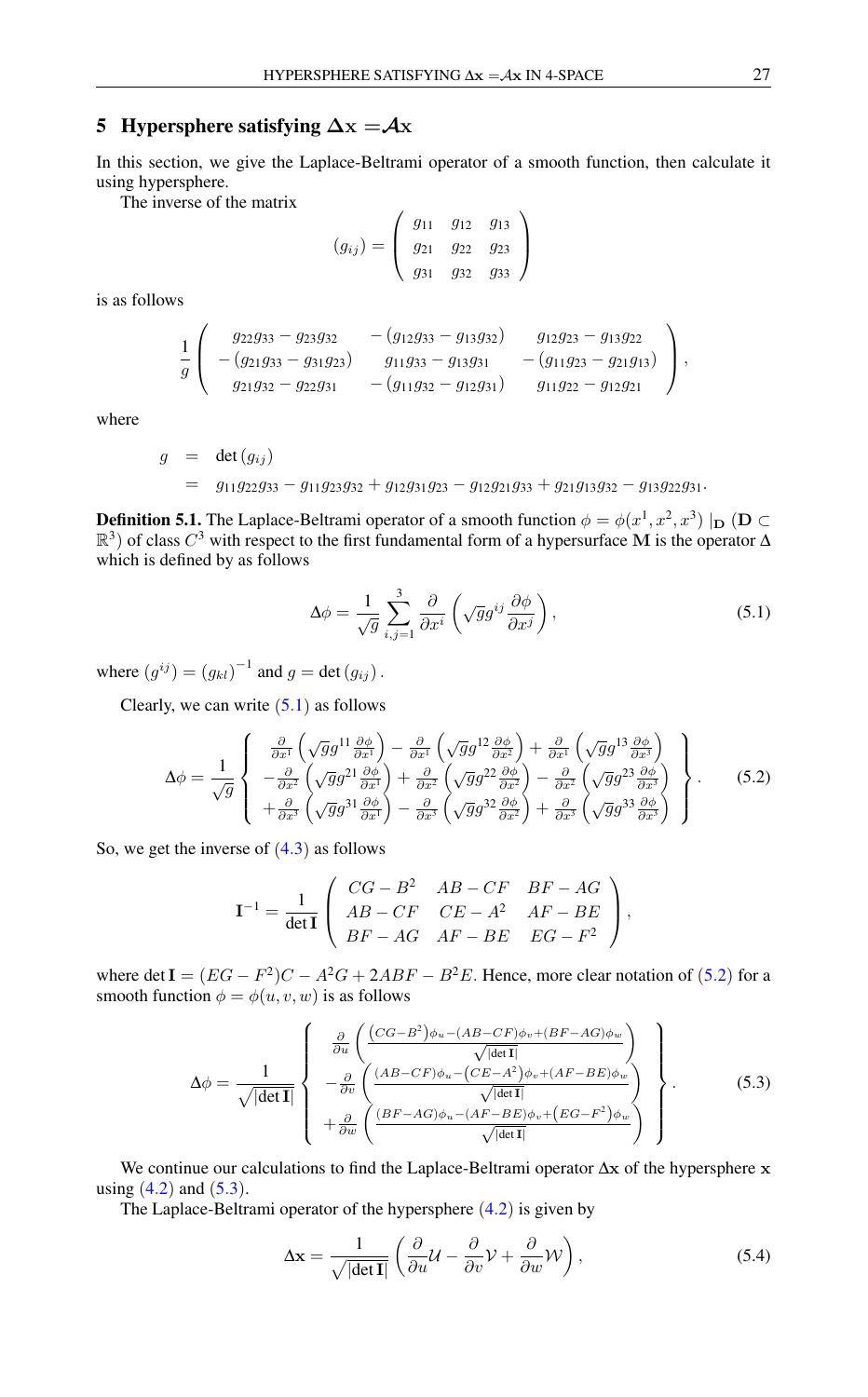where

$$
\mathcal{U} = \frac{(CG - B^2) \mathbf{x}_u - (AB - CF) \mathbf{x}_v + (BF - AG) \mathbf{x}_w}{\sqrt{|\det \mathbf{I}|}},
$$
\n
$$
\mathcal{V} = \frac{(AB - CF) \mathbf{x}_u - (CE - A^2) \mathbf{x}_v + (AF - BE) \mathbf{x}_w}{\sqrt{|\det \mathbf{I}|}},
$$
\n
$$
\mathcal{W} = \frac{(BF - AG) \mathbf{x}_u - (AF - BE) \mathbf{x}_v + (EG - F^2) \mathbf{x}_w}{\sqrt{|\det \mathbf{I}|}}.
$$

Here,  $A = B = F = 0$ . Hence, we briefly can write  $U, W, W$ , as follows

$$
\mathcal{U}=\frac{CG}{\sqrt{|\text{det }\textbf{I}|}}\textbf{x}_u, \; \mathcal{V}=-\frac{CE}{\sqrt{|\text{det }\textbf{I}|}}\textbf{x}_v, \; \mathcal{W}=\frac{EG}{\sqrt{|\text{det }\textbf{I}|}}\textbf{x}_w.
$$

Finally, substituting  $\frac{\partial}{\partial u}\mathcal{U}, \frac{\partial}{\partial v}\mathcal{V}, \frac{\partial}{\partial w}(\mathcal{W})$  into  $(5.4)$  $(5.4)$  $(5.4)$ , we get

$$
\Delta \mathbf{x} = \begin{pmatrix} \Delta \mathbf{x}_1 \\ \Delta \mathbf{x}_2 \\ \Delta \mathbf{x}_3 \\ \Delta \mathbf{x}_4 \end{pmatrix} = \begin{pmatrix} -\frac{3}{r} \cos u \cos v \cos w \\ -\frac{3}{r} \sin u \cos v \cos w \\ -\frac{3}{r} \sin v \cos w \\ -\frac{3}{r} \sin w \end{pmatrix}
$$

.

Therefore, we have following results:

**Corollary 5.2.** *Let*  $x : M^3 \longrightarrow \mathbb{E}^4$  $x : M^3 \longrightarrow \mathbb{E}^4$  *be an immersion given by* (4.2)*. Then*  $x$  *has* 

$$
\Delta x = 3\mathfrak{C}_1 e,
$$

*where*  $\mathfrak{C}_1$  *and e are the mean 1-curvature and the Gauss map, respectively.* 

**Corollary 5.3.** *Let*  $x : M^3 \longrightarrow \mathbb{E}^4$  $x : M^3 \longrightarrow \mathbb{E}^4$  *be an immersion given by* (4.2)*. Then* x *has* 

$$
\Delta \mathbf{x} = -3 \left( \mathfrak{C}_2 \right)^{1/2} e,
$$

*where*  $\mathfrak{C}_2$  *and e are the* 2-*curvature and the Gauss map, respectively.* 

**Corollary 5.[4](#page-4-1).** *Let*  $x : M^3 \longrightarrow \mathbb{E}^4$  *be an immersion given by* (4.2)*. Then* x *has* 

$$
\Delta \mathbf{x} = 3 \left( \mathfrak{C}_3 \right)^{1/3} e,
$$

*where*  $\mathfrak{C}_3$  *and e are the* 3-*curvature and the Gauss map, respectively.* 

**Corollary 5.5.** *Let*  $x : M^3 \longrightarrow \mathbb{E}^4$  $x : M^3 \longrightarrow \mathbb{E}^4$  *be an immersion given by* (4.2)*. Then* x *has* 

$$
\Delta \mathbf{x} = \mathcal{A}\mathbf{x},
$$

*where*

$$
\mathcal{A} = -3\left(\mathfrak{C}_1\right)^2 I_4 = -3\mathfrak{C}_2 I_4 = -3\left(\mathfrak{C}_1\right)^{-1}\mathfrak{C}_3 I_4 = -3\left(\left(\mathfrak{C}_2\right)^{-1}\mathfrak{C}_3\right)^2 I_4,
$$

*and*  $A \in Mat(4, 4)$ ,  $I_4 = diag(1, 1, 1, 1)$ .

Acknowledgement. *The authors would like to thank the referees for their valuable suggestions and critical remarks for improving this paper.*

# <span id="page-7-0"></span>References

- <span id="page-7-2"></span>[1] L.J. Alias and N. Gürbüz, An extension of Takashi theorem for the linearized operators of the highest order mean curvatures, *Geom. Dedicata* 121, 113–127 (2006).
- <span id="page-7-1"></span>[2] M. Altın, A. Kazan, H.B. Karadağ, Monge hypersurfaces in Euclidean 4-space with density, *J. Polytechnic*, 23(1), 207–214, (2020).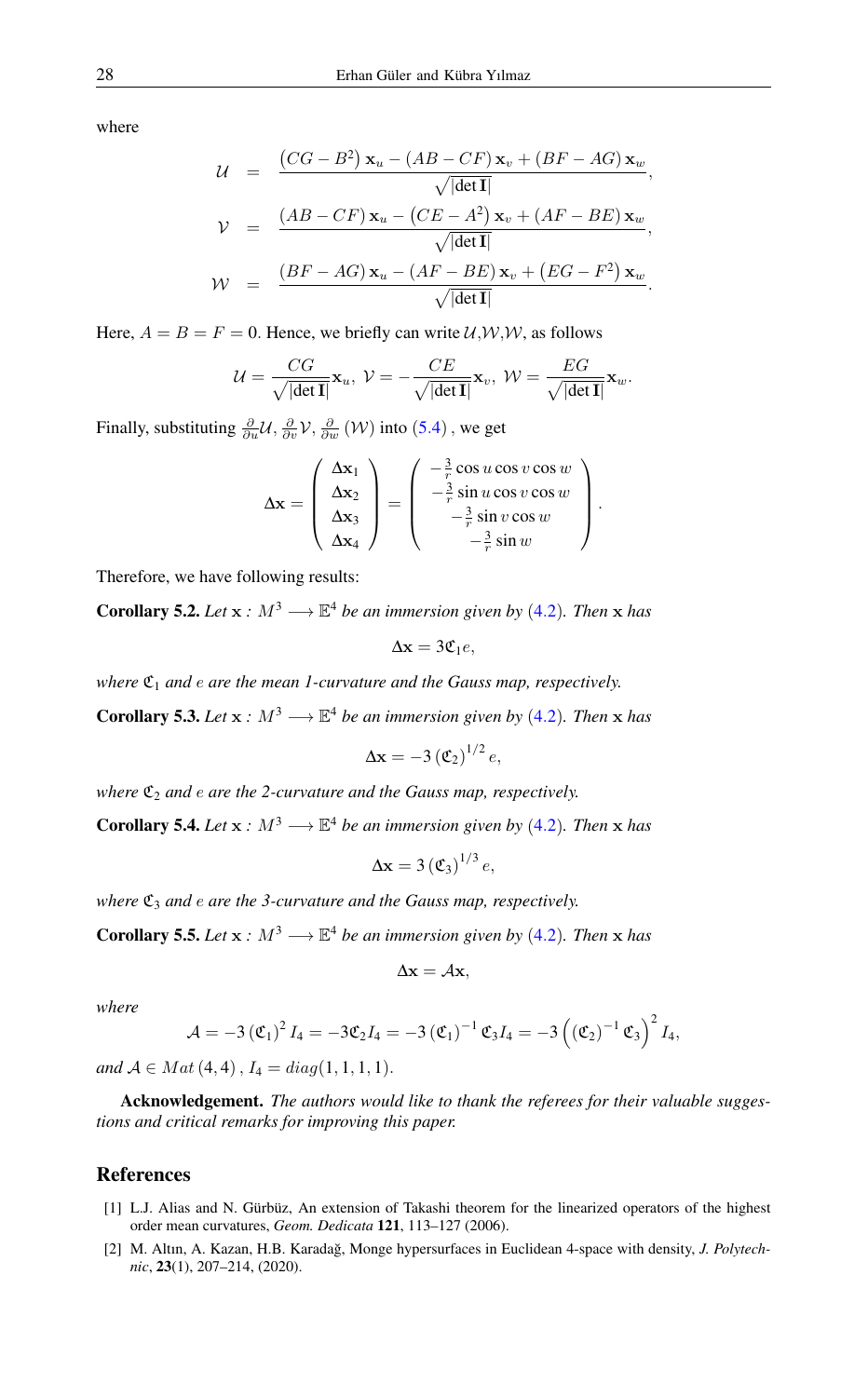- <span id="page-8-16"></span>[3] K. Arslan, B.K. Bayram, B. Bulca, Y.H. Kim, C. Murathan, and G. Öztürk, Vranceanu surface in  $\mathbb{E}^4$  with pointwise 1-type Gauss map, *Indian J. Pure Appl. Math.* 42(1), 41–51 (2011).
- <span id="page-8-17"></span>[4] K. Arslan, B.K. Bayram, B. Bulca, and G. Öztürk, Generalized rotation surfaces in E 4 , *Results in Math.* 61(3), 315–327 (2012).
- [5] K. Arslan and V. Milousheva, Meridian surfaces of elliptic or hyperbolic type with pointwise 1-type Gauss map in Minkowski 4-space, *Taiwanese J. Math*. 20(2) 311–332 (2016).
- <span id="page-8-25"></span>[6] A. Arvanitoyeorgos, G. Kaimakamis, M. Magid, Lorentz hypersurfaces in  $\mathbb{E}_1^4$  satisfying  $\Delta H = \alpha H$ , *Illinois J. Math*. 53(2), 581–590 (2009).
- <span id="page-8-4"></span>[7] M. Barros and B.Y. Chen, Stationary 2-type surfaces in a hypersphere, *J. Math. Soc. Japan* 39(4), 627–648 (1987).
- <span id="page-8-5"></span>[8] M. Barros and O.J. Garay, 2-type surfaces in S 3 , *Geom. Dedicata* 24(3), 329–336 (1987).
- <span id="page-8-27"></span>[9] B. Bektaş, E.Ö. Canfes, U. Dursun, Classification of surfaces in a pseudo-sphere with 2-type pseudospherical Gauss map, *Math. Nachr*. 290(16), 2512–2523 (2017).
- <span id="page-8-0"></span>[10] B.Y. Chen, On submanifolds of finite type, *Soochow J. Math.* 9, 65–81 (1983).
- <span id="page-8-1"></span>[11] B.Y. Chen, *Total Mean Curvature and Submanifolds of Finite Type*, World Scientific, Singapore (1984).
- <span id="page-8-2"></span>[12] B.Y. Chen, *Finite Type Submanifolds and Generalizations*, University of Rome, (1985).
- <span id="page-8-3"></span>[13] B.Y. Chen, Finite type submanifolds in pseudo-Euclidean spaces and applications, *Kodai Math. J.* 8(3), 358–374 (1985).
- <span id="page-8-8"></span>[14] B.Y. Chen, P. Piccinni, Submanifolds with finite type Gauss map, *Bull. Austral. Math. Soc.* 35, 161–186 (1987).
- <span id="page-8-15"></span>[15] Q.M. Cheng and Q.R. Wan, Complete hypersurfaces of R <sup>4</sup> with constant mean curvature, *Monatsh. Math.* 118, 171–204 (1994).
- <span id="page-8-7"></span>[16] S.Y. Cheng, S.T. Yau, Hypersurfaces with constant scalar curvature, *Math. Ann.* 225, 195–204 (1977).
- <span id="page-8-11"></span>[17] M. Choi and Y.H. Kim, Characterization of the helicoid as ruled surfaces with pointwise 1-type Gauss map, *Bull. Korean Math. Soc.* 38 , 753–761 (2001).
- <span id="page-8-13"></span>[18] F. Dillen, J. Pas, L. Verstraelen, On surfaces of finite type in Euclidean 3-space, *Kodai Math. J.* 13, 10–21 (1990).
- <span id="page-8-28"></span>[19] M. Do Carmo and M. Dajczer, Rotation hypersurfaces in spaces of constant curvature, *Trans. Amer. Math. Soc.* 277, 685–709 (1983).
- <span id="page-8-9"></span>[20] U. Dursun, Hypersurfaces with pointwise 1-type Gauss map, *Taiwanese J. Math.* 11(5), 1407–1416 (2007).
- [21] U. Dursun and N.C. Turgay, Space-like surfaces in Minkowski space  $\mathbb{E}_1^4$  with pointwise 1-type Gauss map, *Ukrainian Math. J.* 71(1), 64–80 (2019).
- <span id="page-8-10"></span>[22] A. Ferrandez, O.J. Garay, P. Lucas, On a certain class of conformally at Euclidean hypersurfaces, *In Global Analysis and Global Differential Geometry*, Springer: Berlin, Germany 48–54 (1990).
- <span id="page-8-24"></span>[23] G. Ganchev and V. Milousheva, General rotational surfaces in the 4-dimensional Minkowski space, *Turkish J. Math.* 38, 883–895 (2014).
- <span id="page-8-12"></span>[24] O.J. Garay, On a certain class of finite type surfaces of revolution, *Kodai Math. J.* 11, 25–31 (1988).
- <span id="page-8-6"></span>[25] O.J. Garay, An extension of Takahashi's theorem, *Geom. Dedicata* 34, 105–112(1990).
- <span id="page-8-23"></span>[26] E. Güler, Fundamental form *IV* and curvature formulas of the hypersphere, *Malaya J. Mat.* 8(4), 2008– 2011 (2020).
- <span id="page-8-22"></span>[27] E. Güler, Rotational hypersurfaces satisfying  $\Delta^I R = AR$  in the four-dimensional Euclidean space, *J. Polytechnic* 24(2), 517–520 (2021).
- <span id="page-8-20"></span>[28] E. Güler, H.H. Hacısalihoğlu, Y.H. Kim, The Gauss map and the third Laplace-Beltrami operator of the rotational hypersurface in 4-space, *Symmetry* 10(9), 1–12 (2018).
- <span id="page-8-19"></span>[29] E. Güler, M. Magid, Y. Yaylı, Laplace-Beltrami operator of a helicoidal hypersurface in four-space, *J. Geom. Symm. Phys.* 41, 77–95 (2016).
- <span id="page-8-21"></span>[30] E. Güler and N.C. Turgay, Cheng-Yau operator and Gauss map of rotational hypersurfaces in 4-space, *Mediterr. J. Math.* 16(3), 1–16 (2019).
- <span id="page-8-14"></span>[31] Th. Hasanis and Th. Vlachos, Hypersurfaces in E <sup>4</sup> with harmonic mean curvature vector field, *Math. Nachr.* 172, 145–169 (1995).
- <span id="page-8-18"></span>[32] F. Kahraman Aksoyak and Y. Yaylı, Flat rotational surfaces with pointwise 1-type Gauss map in  $\mathbb{E}^4$ , *Honam Math. J.* 38(2), 305–316 (2016).
- <span id="page-8-26"></span>[33] F. Kahraman Aksoyak and Y. Yaylı, General rotational surfaces with pointwise 1-type Gauss map in pseudo-Euclidean space  $\mathbb{E}_2^4$ , *Indian J. Pure Appl. Math.* **46**(1), 107–118 (2015).